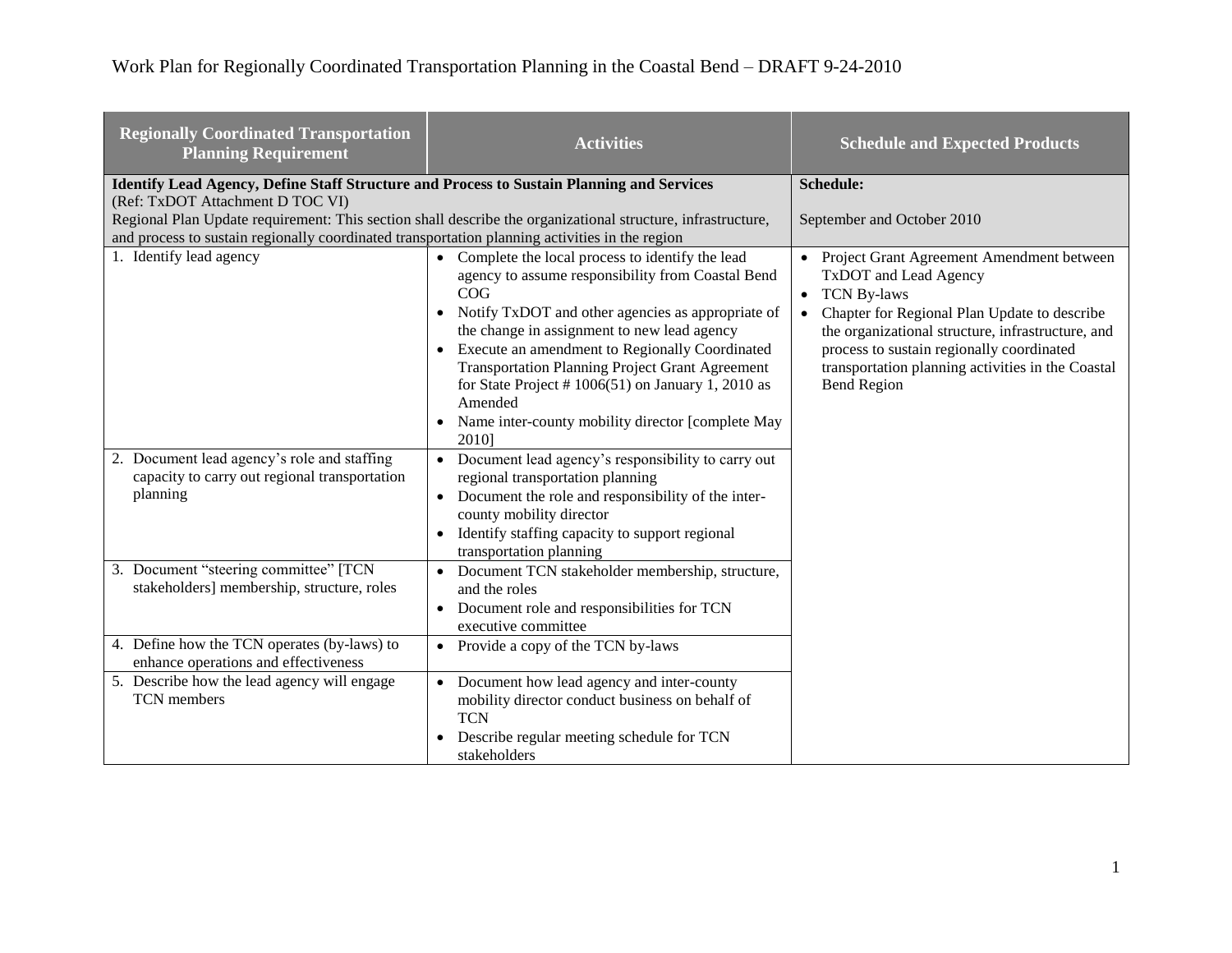| <b>Regionally Coordinated Transportation</b><br><b>Planning Requirement</b>                                                                                                                                                                                                                                                   | <b>Activities</b>                                                                                                                                                                                                                                   | <b>Schedule and Expected Products</b>                                                                                                                                                                              |
|-------------------------------------------------------------------------------------------------------------------------------------------------------------------------------------------------------------------------------------------------------------------------------------------------------------------------------|-----------------------------------------------------------------------------------------------------------------------------------------------------------------------------------------------------------------------------------------------------|--------------------------------------------------------------------------------------------------------------------------------------------------------------------------------------------------------------------|
| 6. Describe how the lead agency will engage<br>riders, potential riders, and other members of<br>the public                                                                                                                                                                                                                   | Describe the TCN outreach efforts including<br>newsletter, stakeholder meetings, and public<br>meetings.<br>Identify how riders and potential riders will be<br>$\bullet$<br>recruited and involved in the regional planning                        |                                                                                                                                                                                                                    |
|                                                                                                                                                                                                                                                                                                                               | process                                                                                                                                                                                                                                             |                                                                                                                                                                                                                    |
| Develop Vision, Mission, Goals, and Objectives                                                                                                                                                                                                                                                                                |                                                                                                                                                                                                                                                     | <b>Schedule:</b>                                                                                                                                                                                                   |
| (Ref: TxDOT Attachment D TOC VII)<br>Regional Plan Update requirement: This section shall include vision and mission statements of the steering<br>committee [TCN stakeholders] as well as clearly articulated goal(s) and measurable, time-limited<br>objectives to address identified needs and transportation service gaps |                                                                                                                                                                                                                                                     | October 2010                                                                                                                                                                                                       |
| 7. Adopt vision and mission statements                                                                                                                                                                                                                                                                                        | Update TCN vision and mission statement<br>$\bullet$                                                                                                                                                                                                | TCN vision and mission statement<br>$\bullet$                                                                                                                                                                      |
| 8. Articulate goals and measurable, time limited<br>objectives to address identified needs and<br>transportation service gaps                                                                                                                                                                                                 | Define goals and objectives for TCN to address<br>$\bullet$<br>transportation needs and gaps identified by<br>stakeholders during public transportation needs<br>assessment 2010<br>Ensure the objectives are measurable, time limited<br>$\bullet$ | TCN goals and objectives<br>$\bullet$<br>Timeline<br>$\bullet$<br>Chapter for Regional Plan Update to include<br>$\bullet$<br>vision and mission statements and goal(s) and<br>measurable, time-limited objectives |
| 9. Prioritize objectives, identifying those that<br>are short-term and long-term                                                                                                                                                                                                                                              | Engage stakeholders in an exercise to prioritize<br>$\bullet$<br>objectives<br>Establish objectives as short-term and long-term<br>$\bullet$                                                                                                        |                                                                                                                                                                                                                    |
| 10. Address implementation based on time,<br>resources and feasibility                                                                                                                                                                                                                                                        | Engage stakeholders in discussion of<br>$\bullet$<br>implementation time, resources and feasibility<br>Develop an implementation timeline (5-years)<br>$\bullet$                                                                                    |                                                                                                                                                                                                                    |
| <b>Identify Performance Measures to Evaluate Effectiveness</b>                                                                                                                                                                                                                                                                |                                                                                                                                                                                                                                                     | Schedule:                                                                                                                                                                                                          |
| (Ref: TxDOT Attachment D TOC IX)<br>Regional Plan Update Requirement: This section shall list and describe specific, locally determined a)<br>process and outcome measures to evaluate this updated plan, and b) performance measures for assessing<br>progress towards achieving the locally defined goal(s) and objectives. |                                                                                                                                                                                                                                                     | October 2010                                                                                                                                                                                                       |
| 11. Identify performance measures for assessing                                                                                                                                                                                                                                                                               | • Define how to measure achievement for each                                                                                                                                                                                                        | Chapter for Regional Plan Update to describe<br>$\bullet$                                                                                                                                                          |
| progress towards achieving the locally-                                                                                                                                                                                                                                                                                       | objective                                                                                                                                                                                                                                           | how the TCN stakeholders will monitor and                                                                                                                                                                          |
| defined goal(s) and objectives (See 8 above)                                                                                                                                                                                                                                                                                  | Establish performance measure for each objective<br>$\bullet$                                                                                                                                                                                       | assess progress toward achieving goals and                                                                                                                                                                         |
| 12. Describe specific, locally-determined process                                                                                                                                                                                                                                                                             | • Work with TCN stakeholders to define a process to                                                                                                                                                                                                 | objectives                                                                                                                                                                                                         |
| and outcome measures to evaluate the                                                                                                                                                                                                                                                                                          | evaluate progress toward the objectives in the                                                                                                                                                                                                      |                                                                                                                                                                                                                    |
| updated plan                                                                                                                                                                                                                                                                                                                  | Regional Plan Update (for example, quarterly                                                                                                                                                                                                        |                                                                                                                                                                                                                    |
|                                                                                                                                                                                                                                                                                                                               | reports to TCN stakeholders, dashboard in monthly<br>TCN newsletter)                                                                                                                                                                                |                                                                                                                                                                                                                    |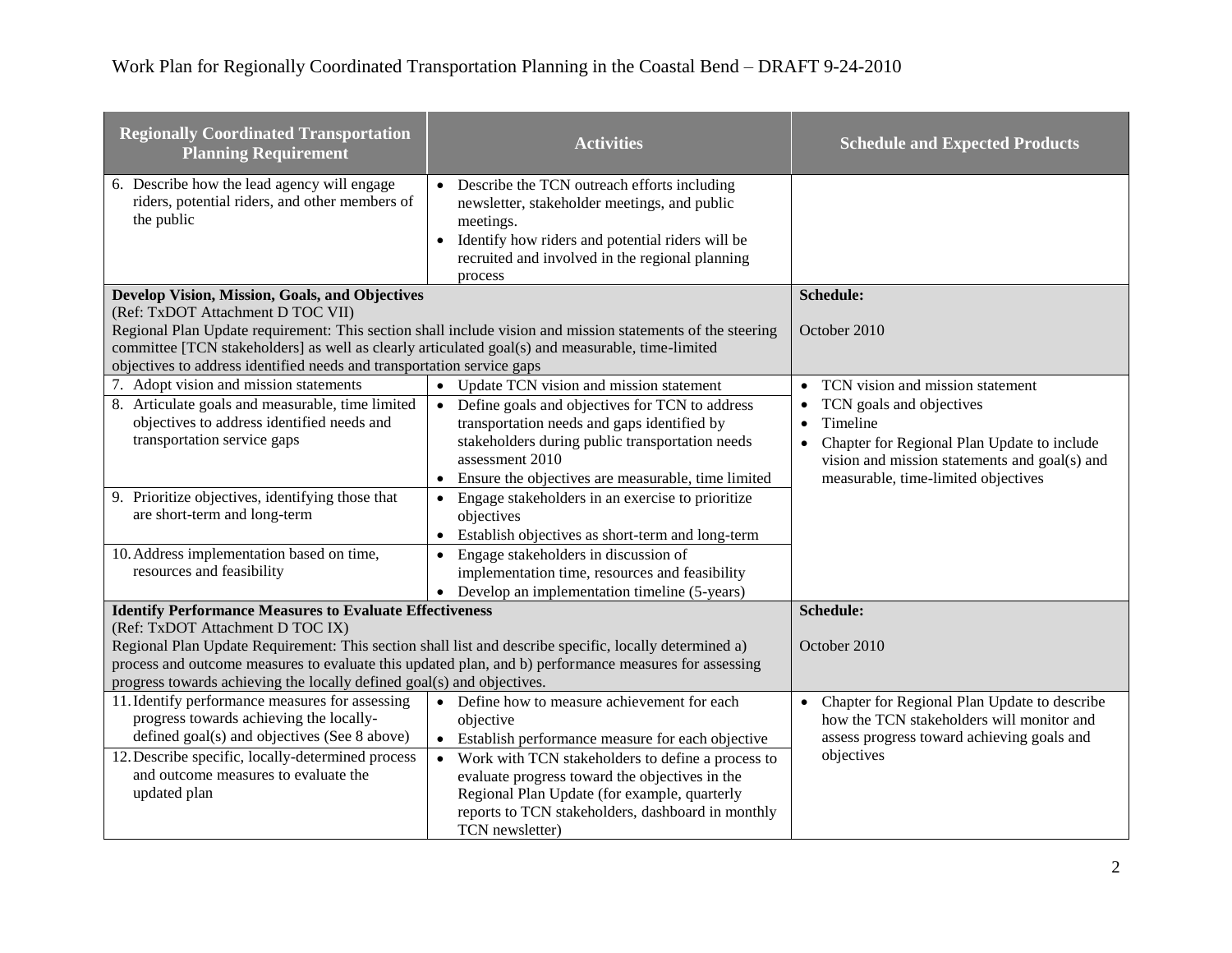**College** 

| <b>Regionally Coordinated Transportation</b><br><b>Planning Requirement</b>                                                                               | <b>Activities</b>                                                                                                                                                                                                                                                                                                                                                                                                                                                                                                                                                                                                                                                                                                                                                                                                                                                                                                                                                                                                                                                                                                                                                                                                                                                                                                                                                            | <b>Schedule and Expected Products</b>                                                                                                              |
|-----------------------------------------------------------------------------------------------------------------------------------------------------------|------------------------------------------------------------------------------------------------------------------------------------------------------------------------------------------------------------------------------------------------------------------------------------------------------------------------------------------------------------------------------------------------------------------------------------------------------------------------------------------------------------------------------------------------------------------------------------------------------------------------------------------------------------------------------------------------------------------------------------------------------------------------------------------------------------------------------------------------------------------------------------------------------------------------------------------------------------------------------------------------------------------------------------------------------------------------------------------------------------------------------------------------------------------------------------------------------------------------------------------------------------------------------------------------------------------------------------------------------------------------------|----------------------------------------------------------------------------------------------------------------------------------------------------|
| <b>Planning for Comprehensive Services</b><br>(Ref: TxDOT Attachment D TOC IV)<br>various federal and state funding programs                              | Regional Plan Update requirement: This section shall describe how this updated plan integrates services of                                                                                                                                                                                                                                                                                                                                                                                                                                                                                                                                                                                                                                                                                                                                                                                                                                                                                                                                                                                                                                                                                                                                                                                                                                                                   | Schedule:<br>January through April 2011                                                                                                            |
| 13. Confirm the requirements for a regionally<br>coordinated transportation plan for federal<br>and state funded programs                                 | • Review the federal and state regulations<br>requirements for regionally coordinated planning<br>(see documentation in the Updated Regional Public<br>Transportation Coordination Plan 2011)                                                                                                                                                                                                                                                                                                                                                                                                                                                                                                                                                                                                                                                                                                                                                                                                                                                                                                                                                                                                                                                                                                                                                                                | Chapter for Regional Plan Update to describe<br>$\bullet$<br>how the updated regional coordination plan<br>integrates services of various programs |
| 14. Engage stakeholders in discussion about the<br>integration of services that are funded by<br>various federal and state (and local) funded<br>programs | Engage in discussions with agencies involved in<br>$\bullet$<br>funding public transportation in the Coastal Bend<br>Region to confirm how the updated plan can<br>integrate various federal and state funding<br>programs for public transportation<br>Meet with TxDOT, each rural transit district, the<br>$\bullet$<br>MPO, and RTA. Discuss<br>• Section 5310 Elderly & People with<br>Disabilities, 5316 JARC and 5317 New Freedom<br>• Section 5311 Rural and 5307 Urban<br>• Section 5303/5304 Planning and RTAP<br>technical assistance<br>Identify opportunities for funding sources to<br>$\bullet$<br>support or complement regional coordination<br>Engage in discussions with agencies involved<br>health and human services and programs for the<br>elderly to confirm how the updated plan can<br>integrate federal and state funding programs<br>Meet with HHSC, DHS, DFPS, DADS, DARS,<br>$\bullet$<br>Area Agency Aging, CBCOG and other state,<br>regional or local agencies responsible for federal<br>and state funding programs for health and human<br>services (see agencies in the Updated Regional<br>Public Transportation Coordination Plan 2011)<br>• Discuss requirements for regionally coordinated<br>(transportation) planning<br>Identify opportunities for funding sources to<br>$\bullet$<br>support or complement regional coordination |                                                                                                                                                    |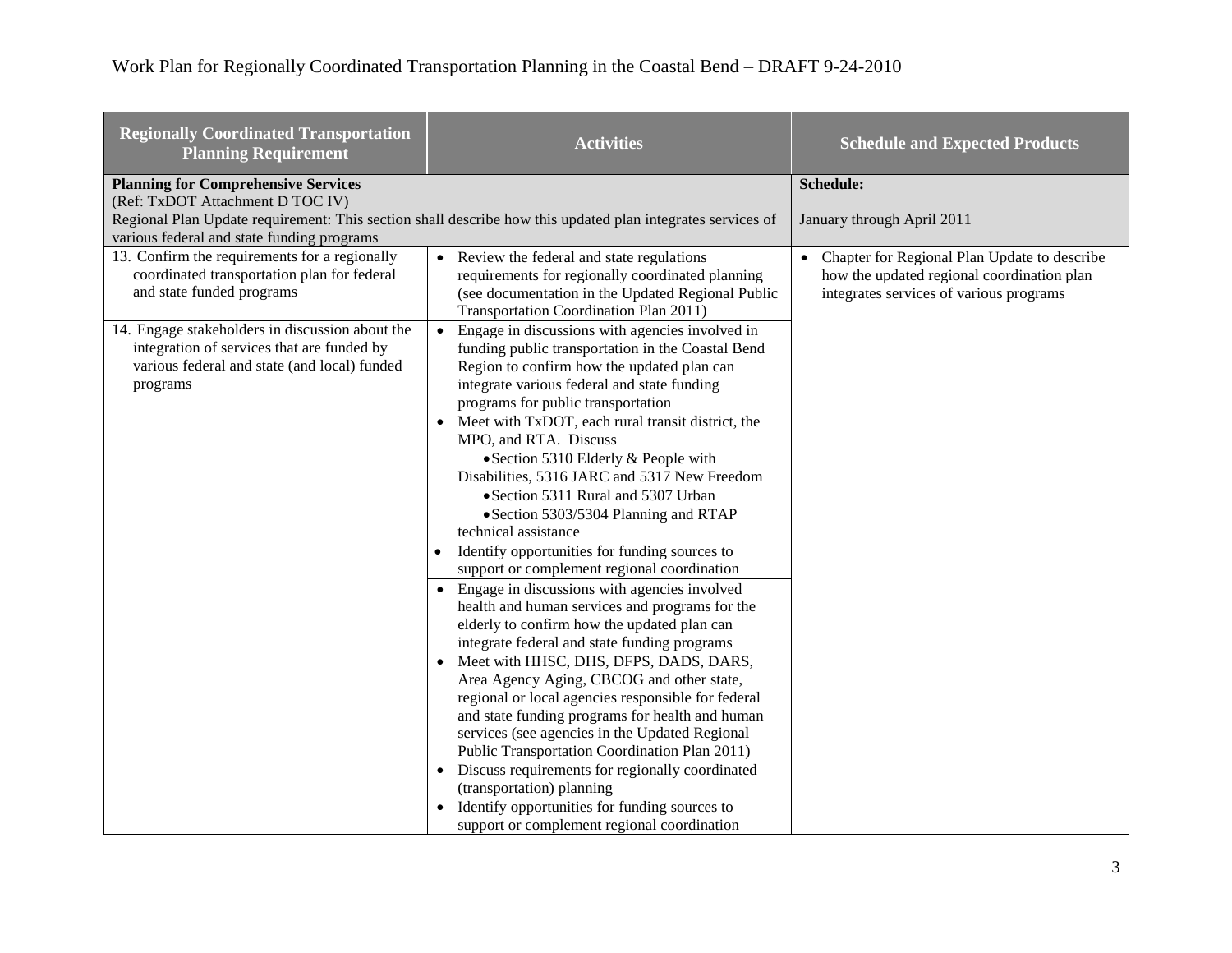**The Contract of Contract State** 

| <b>Regionally Coordinated Transportation</b><br><b>Planning Requirement</b>                                                                                                                                                                                                                           | <b>Activities</b>                                                                                                                                                                                                                                                                                                                                                                                                                                                                                                                                                                                                                                                                                                                                                                                                                                                                                                                    | <b>Schedule and Expected Products</b>                                                                                                                                                                               |
|-------------------------------------------------------------------------------------------------------------------------------------------------------------------------------------------------------------------------------------------------------------------------------------------------------|--------------------------------------------------------------------------------------------------------------------------------------------------------------------------------------------------------------------------------------------------------------------------------------------------------------------------------------------------------------------------------------------------------------------------------------------------------------------------------------------------------------------------------------------------------------------------------------------------------------------------------------------------------------------------------------------------------------------------------------------------------------------------------------------------------------------------------------------------------------------------------------------------------------------------------------|---------------------------------------------------------------------------------------------------------------------------------------------------------------------------------------------------------------------|
| [Continue 14: Engage stakeholders in<br>discussion about the integration of services<br>that are funded by various federal and state<br>(and local) funded programs]                                                                                                                                  | Engage in discussions with agencies that provide<br>employment services in the Coastal Bend region<br>Meet with Workforce Solutions and other agencies<br>involved in employment services<br>Discuss requirements for regionally coordinated<br>(transportation) planning<br>Identify opportunities for funding sources to<br>support or complement regional coordination<br>• Engage in a discussion with agencies involved in<br>other regional programs that serve and advocate for<br>those in need of transportation<br>For example, meet with CACOST, Coastal Bend<br>Rural Health Program, CBCIL, and others (see<br>agencies and organizations identified in the<br><b>Updated Regional Public Transportation</b><br>Coordination Plan 2011)<br>Discuss requirements for regionally coordinated<br>(transportation) planning<br>Identify opportunities for funding sources to<br>support or complement regional coordination | [Continue previous page]                                                                                                                                                                                            |
| <b>Efforts to Streamline Parallel Planning Programs</b><br>(Ref: TxDOT Attachment D TOC V)                                                                                                                                                                                                            |                                                                                                                                                                                                                                                                                                                                                                                                                                                                                                                                                                                                                                                                                                                                                                                                                                                                                                                                      | Schedule:                                                                                                                                                                                                           |
| Regional Plan Update requirement: This section shall identify parallel planning processes occurring in the<br>region and describe how regionally coordinated transportation planning activities will align or integrate<br>with other transportation planning processes and activities in the region. |                                                                                                                                                                                                                                                                                                                                                                                                                                                                                                                                                                                                                                                                                                                                                                                                                                                                                                                                      | January through April 2011                                                                                                                                                                                          |
| 15. Identify parallel planning processes and                                                                                                                                                                                                                                                          | • Document planning processes and the (annual)<br>schedule for each agency/funding program as<br>discussed in the chapter "Planning for<br>Comprehensive Services"                                                                                                                                                                                                                                                                                                                                                                                                                                                                                                                                                                                                                                                                                                                                                                   | Illustration integrated planning processes to<br>contribute to Chapter for Regional Plan Update<br>to describe how the updated regional<br>coordination plan integrates services of various<br>programs (see above) |
| 16. Describe how regionally coordinated<br>transportation planning activities will align or<br>integrate                                                                                                                                                                                              | Develop a comprehensive master schedule for<br>$\bullet$<br>planning processes/deadlines for annual plans and<br>funding requests to illustrate how regionally<br>coordinated transportation planning activities will<br>align or integrate                                                                                                                                                                                                                                                                                                                                                                                                                                                                                                                                                                                                                                                                                          |                                                                                                                                                                                                                     |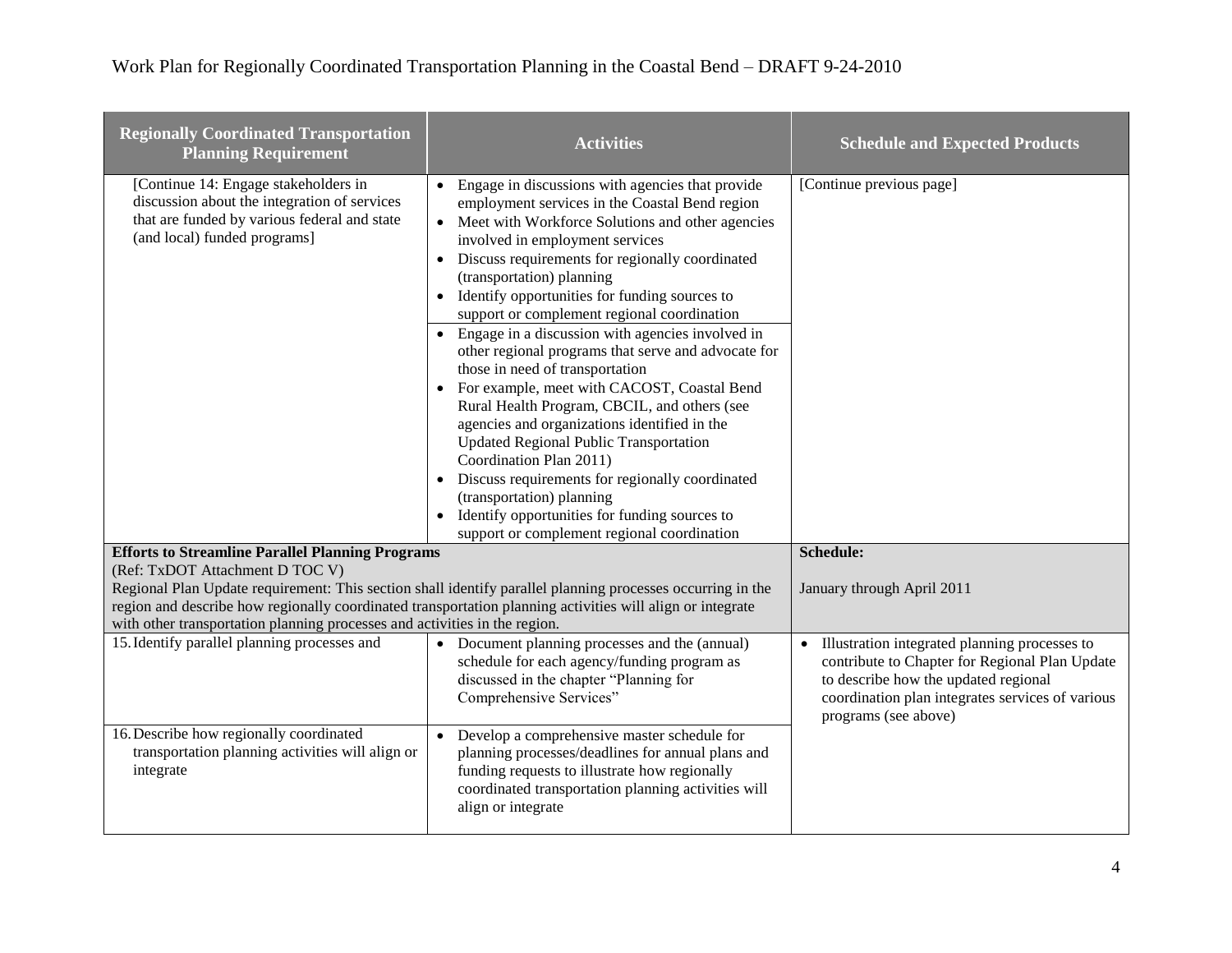# Work Plan for Regionally Coordinated Transportation Planning in the Coastal Bend – DRAFT 9-24-2010

| <b>Regionally Coordinated Transportation</b><br><b>Planning Requirement</b>                                                                                               | <b>Activities</b>                                                                                                                                                                                                                                                                 | <b>Schedule and Expected Products</b>                                                                                                                                    |
|---------------------------------------------------------------------------------------------------------------------------------------------------------------------------|-----------------------------------------------------------------------------------------------------------------------------------------------------------------------------------------------------------------------------------------------------------------------------------|--------------------------------------------------------------------------------------------------------------------------------------------------------------------------|
| <b>Leveraging Resources/ Sustainability</b><br>(Ref: TxDOT Attachment D TOC VIII)<br>to sustain regionally coordinated transportation planning activities beyond FY 2012. | Regional Plan Update requirement: This section shall describe how the region will leverage other resources                                                                                                                                                                        | Schedule:<br>Ongoing throughout year<br>TxDOT Coordinated Call for Projects:<br>November – December 2010, Due January                                                    |
| 17. Identify resources to sustain regionally<br>coordination transportation planning<br>activities                                                                        | See discussion of funding from federally and state<br>$\bullet$<br>funded programs in activities above.<br>Identify and research funding from other sources of<br>$\bullet$<br>funds including but not limited to foundations,<br>private funding, local government support, etc. | Chapter for Regional Plan Update to describe<br>$\bullet$<br>opportunities to leverage resources and<br>sustainability<br>Successful agreements for funding<br>$\bullet$ |
| 18. Prepare applications for funding as<br>appropriate                                                                                                                    | Submit application for TxDOT Coordinated Call<br>$\bullet$<br>for Projects due January 2011.<br>Pursue other opportunities as identified in activities<br>$\bullet$<br>discussion above.                                                                                          |                                                                                                                                                                          |
| 19. Enter into agreements for sustained funding                                                                                                                           | Identify sources of match if required<br>$\bullet$                                                                                                                                                                                                                                |                                                                                                                                                                          |
| <b>Complete Updated Regional Public Transportation Coordination Plan 2011 for the Coastal Bend</b><br><b>Region</b>                                                       |                                                                                                                                                                                                                                                                                   | Schedule:                                                                                                                                                                |
|                                                                                                                                                                           |                                                                                                                                                                                                                                                                                   | May through July 2011<br>Submit Plan to TxDOT by August 2011                                                                                                             |
| 20. Draft Updated Plan                                                                                                                                                    | Compile chapters from previous tasks and complete<br>$\bullet$<br>draft plan                                                                                                                                                                                                      | • Updated Plan                                                                                                                                                           |
| 21. Review with TCN stakeholders<br>22. Prepare final Updated Plan                                                                                                        | Prepare updated plan for distribution to TCN<br>$\bullet$<br>stakeholders for review and comment<br>Conduct public meetings for discussion<br>٠<br>Receive comments and revisions<br>$\bullet$                                                                                    |                                                                                                                                                                          |
|                                                                                                                                                                           | Publish final plan<br>$\bullet$                                                                                                                                                                                                                                                   |                                                                                                                                                                          |